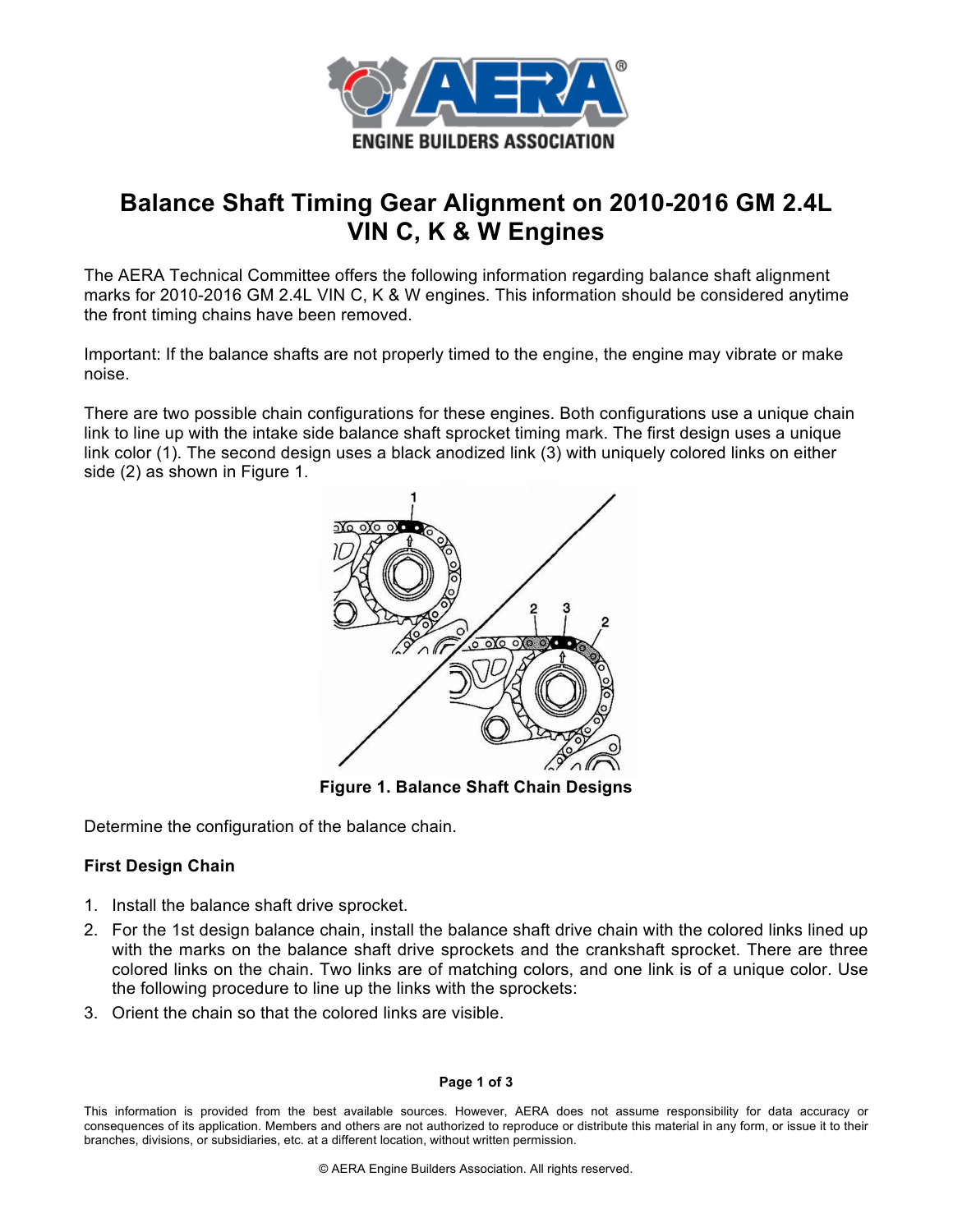

- 4. Place the uniquely colored link (1) so that it lines up with the timing mark on the intake side balance shaft sprocket.
- 5. Working clockwise around the chain, place the first matching colored link (2) in line with the timing mark on the crankshaft drive sprocket, approximately 6 o'clock position on the crank sprocket.
- 6. Place the chain (3) on the water pump drive sprocket. The alignment is not critical.
- 7. Align the last matching colored link (4) with the timing mark on the exhaust side balance shaft drive sprocket.

## **Second Design Chain**

- 1. For the 2nd design balance chain, install the balance shaft drive chain with the black anodized links lined up with the marks on the balance shaft drive sprockets and the crankshaft sprocket. There are three timing links with a black anodized finish on the chain. One black anodized link has uniquely colored links on either side. Use the following procedure to line up the links with the sprockets:
- 2. Orient the chain so that the colored links are visible.
- 3. Place the black anodized link (1), with uniquely colored links on either side, so that it lines up with the timing mark on the intake side balance shaft sprocket.
- 4. Working clockwise around the chain, place the next black anodized link (2) in line with the timing mark on the crankshaft drive sprocket, approximately 6 o'clock position on the crank sprocket.
- 5. Place the chain (3) on the water pump drive sprocket. The alignment is not critical.
- 6. Align the last black anodized link (4) with the timing mark on the exhaust side balance shaft drive sprocket.



**Figure 2. Chain ID Locations**

### **Page 2 of 3**

This information is provided from the best available sources. However, AERA does not assume responsibility for data accuracy or consequences of its application. Members and others are not authorized to reproduce or distribute this material in any form, or issue it to their branches, divisions, or subsidiaries, etc. at a different location, without written permission.